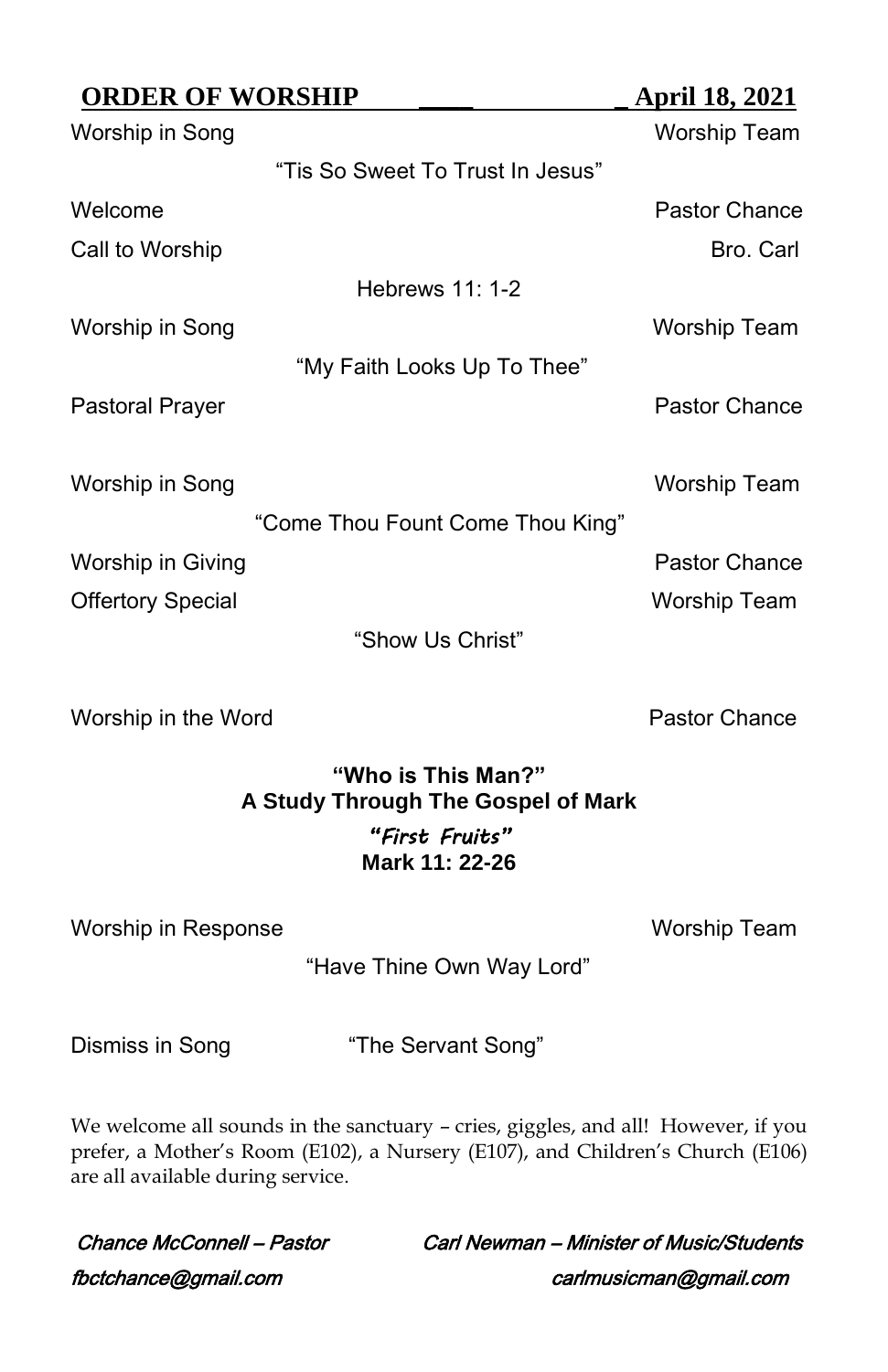# **ANNOUNCEMENTS**

*Interested in becoming a member of First Baptist Church Taylorsville?* – Pastor Chance would love to talk with you! He can be reached via email at [fbctchance@gmail.com,](mailto:fbctchance@gmail.com) in person after any church service, or during the week.

*Youth Small Group* – Beginning this Sunday, April 18 from 5:00-6:00 p.m. Youth and parents please join us as we study the book of Jonah, expecting to grow in our walk with the Lord as we apply the Word of God to our lives.

*Business Meeting* – The Business Meeting for April 18 has been cancelled. The next Business Meeting is scheduled for May 16.

*FBC Kids Zoo Day* – Parents with children birth – 5 th grade, join us for a fun afternoon at the Louisville Zoo on April 25. We will meet in front of the Zoo at 2:30 p.m. and go through together. Contact Brittany McConnell [\(mcconnell.brittanymarie@gmail.com\)](mailto:mcconnell.brittanymarie@gmail.com) to RSVP or to ask questions. We hope you will join us!

|   | <b>Weekly Schedule</b> |    |                     | <b>Last Week's Records</b> |           |  |
|---|------------------------|----|---------------------|----------------------------|-----------|--|
| S | 8:30                   | am | Worship Service*    | Morning Worship            | 16/63     |  |
|   | 9:45                   | am | Adult Sunday School | Sunday School              | 14        |  |
|   | 11:00                  | am | Worship Service**   | <b>Weekly Budget Goal</b>  | 5,644.94  |  |
|   | 5:00                   | pm | Youth Small Group   | Offering                   | 4382.00   |  |
| w | 6:30                   | pm | Youth Gathering     | Goal to Date               | 84,674.10 |  |
|   |                        |    | Book & Movie Club   | Received to Date           | 86,998.22 |  |
|   |                        |    | Nursery             | United We Build            | 600.00    |  |
|   |                        |    | Kids Ministry       | Designated                 | 700.00    |  |
|   |                        |    |                     | Annie Armstrong            | 1,700.00  |  |

Youth Camp 3210.00

**\***(Masks required for the entire service.)

**\*\***(Masks may be removed when socially distanced.)

**First Baptist Church 115 West Main St. Taylorsville, KY 40071 Hours: M – F 9:00 a.m. – 5:00 p.m. information.fbct@gmail.com www.taylorsvillefbc.com 502-477-8197 Facebook: First Baptist Church Taylorsville, KY Adult Sunday School 9:45 am «» Worship 8:30 &11:00 a.m. Wednesday Night Bible Studies: Youth 6:30 p.m./Adults 7:00 p.m.**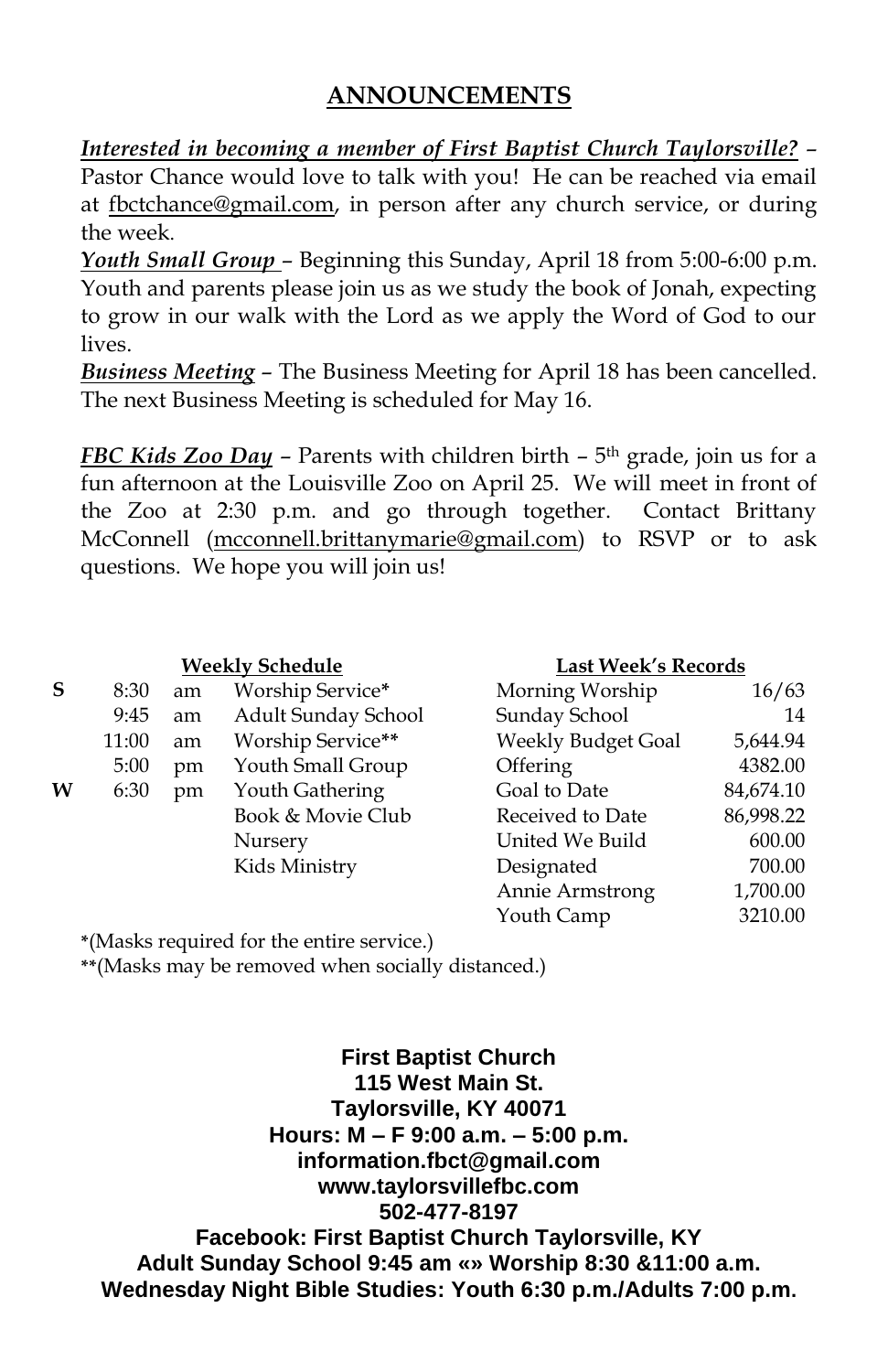#### **"Who is This Man?" A Study through the Gospel of Mark** *"First Fruits"* **Mark 11: 22-26 Pastor Chance McConnell**

**In our text Jesus is going to show us what the \_\_\_\_\_\_\_\_\_\_\_\_\_of a believer's life should be.** 

**Jesus is going to show us three ways in which the believer bears true fruit:**

**\_\_\_\_\_\_\_\_\_\_\_\_\_ in God (v22) \_\_\_\_\_\_\_\_\_\_\_\_\_ (v23-24) \_\_\_\_\_\_\_\_\_\_\_\_\_ (v 25-26)**

**Faith in God is the starting place and \_\_\_\_\_\_\_\_\_\_\_\_\_. There is not fruit bearing and there is no true worship if you do not know and believe in God.**

**The believer only has \_\_\_\_\_\_\_\_\_\_\_\_\_ because of who God is and how He has loved us.** 

**\_\_\_\_\_\_\_\_\_\_\_\_\_ is commanding and calling you to active and real faith in the true and living God!**

**God's \_\_\_\_\_\_\_\_\_\_\_\_\_, plan, purpose, and will is not dependent on the outside circumstances of your life.**

**\_\_\_\_\_\_\_\_\_\_\_\_\_ is more than communication with God, it is an open admission of our dependence on Him and that we can do nothing apart from Him.**

**Our prayers must be based on \_\_\_\_\_\_\_\_\_\_\_\_\_ faithfulness.**

**Our prayers should not treat God like a \_\_\_\_\_\_\_\_\_\_\_\_\_ in a bottle but rather be a passionate pursuit to see His plans in us, to grow His kingdom, and save and sanctify His people.** 

**One of the true fruits of a believer's life is a willingness to \_\_\_\_\_\_\_\_\_\_\_\_\_.**

Understanding our sin transforms us, by the power of God, to be **It is not a source of our own strength but a work of God's grace in us.** 

**Application (Take Home Truths)**

**Jesus shows us - in the wake of the cursing of the fig tree and the cleansing of the temple and just three days before he will be arrested, sentenced, and crucified - Jesus teaches us what true fruit in the believer's life looks like:**

**It is not a leafy cover of religious activity, busyness, or some sort of past obedience that you have been banking on. True fruit and true worship rather start with faith in God.** 

**It is the fruit of prayer that asks the Lord according to His will and purpose and trusts in his ability and power to do all that we need.** 

**It is the fruit of forgiveness because it testifies to the work of the gospel in our heart.**

| fruit        | Faith  | Praver | <b>Forgiveness</b> | foundation | hope      | Jesus |
|--------------|--------|--------|--------------------|------------|-----------|-------|
| faithfulness | Praver | God's  | aenie              | toraive    | torgivers |       |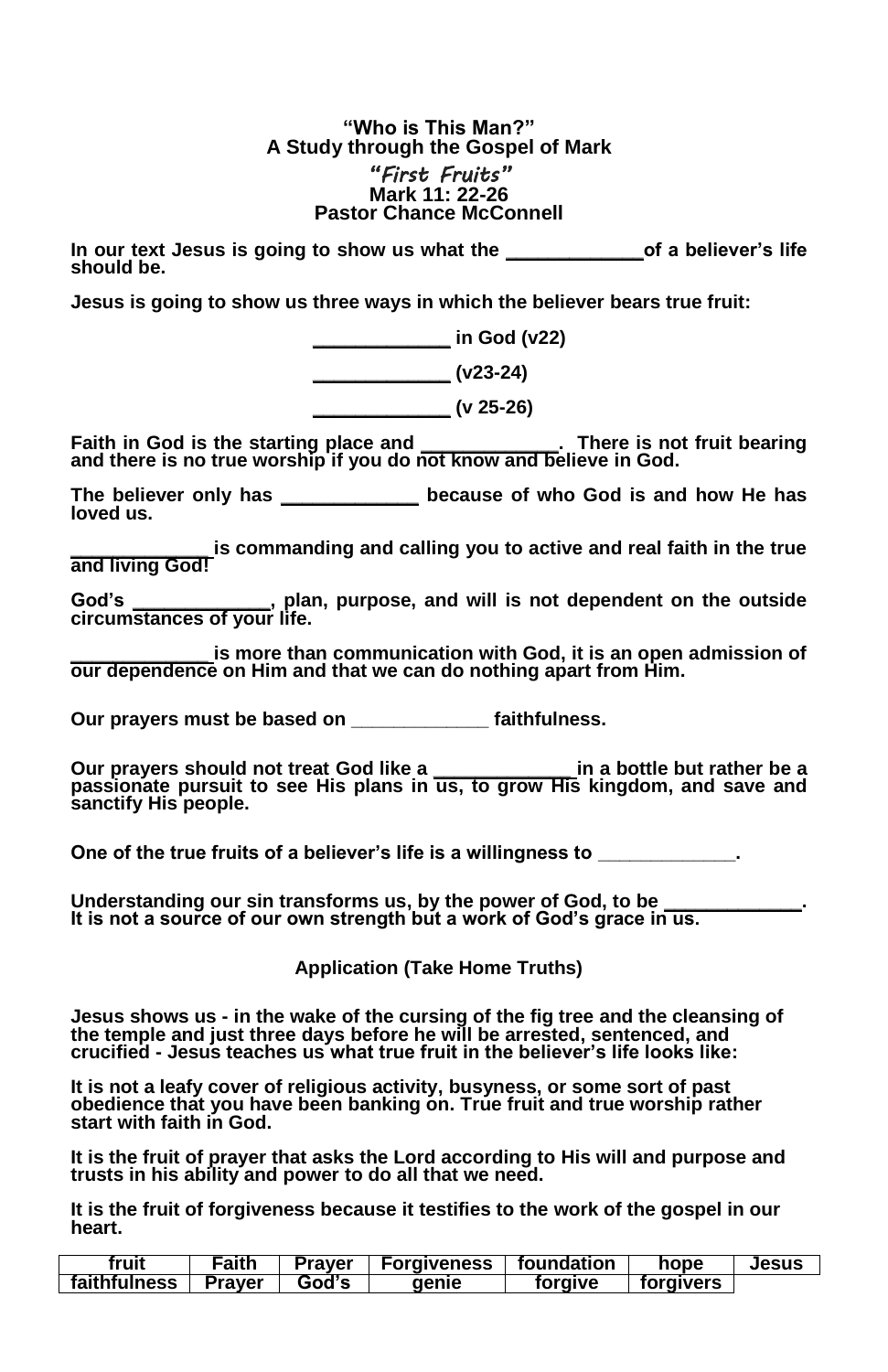

**"But the fruit of the Spirit is love, joy, peace, patience, kindness, goodness, faithfulness, gentleness, selfcontrol; against such things there is no law."**

**Galatians 5: 22-23**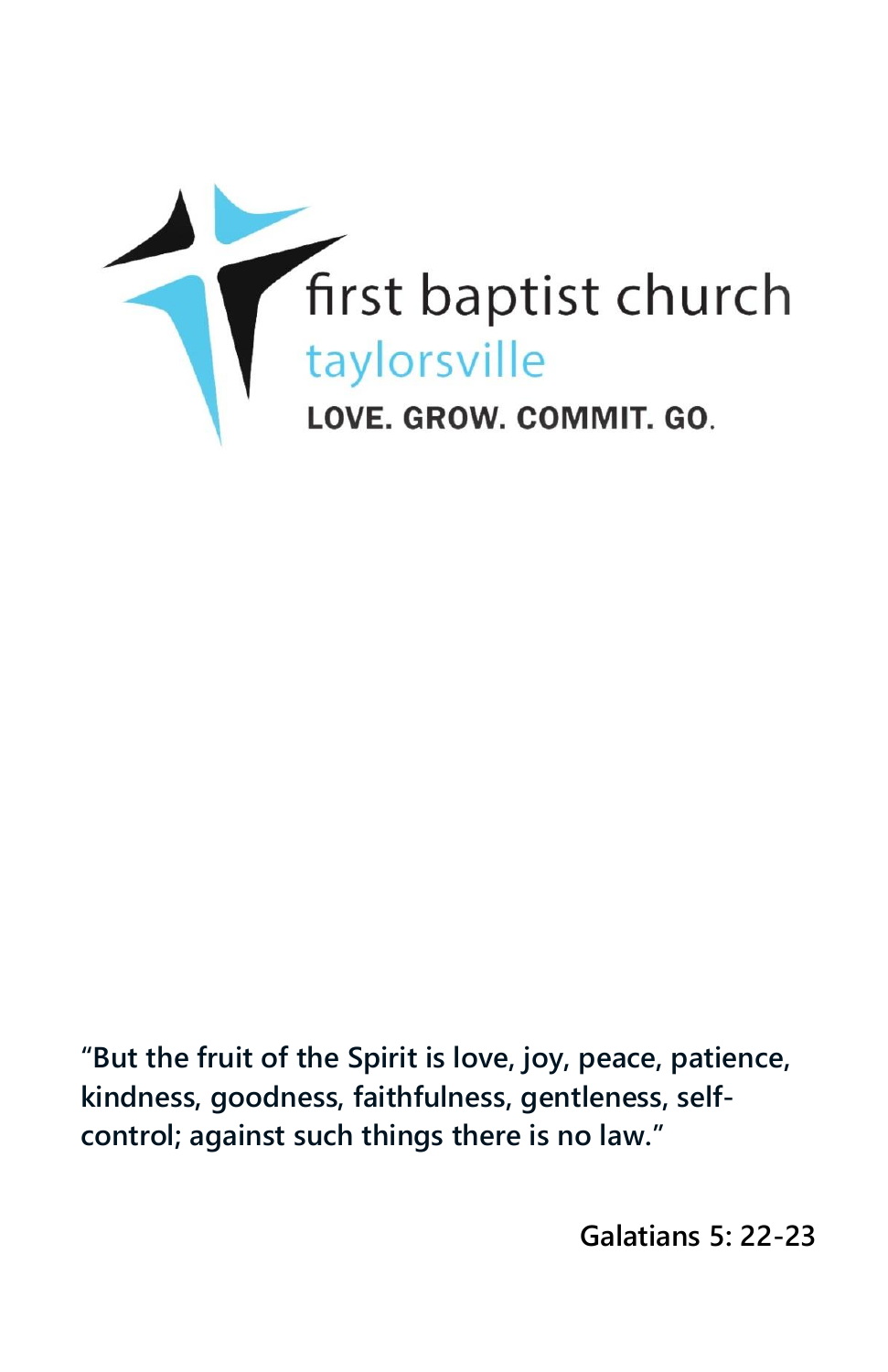Rachel Hagan (Masonic) Paul Hieb (Signature)

Curtis Ochs (Sunrise Sr. Living) Iverson Warinner (Jefferson Place)

#### **Long Term Needs**

Janet Barnett Donna Houghlin Robbie Shewmaker

Kenneth Bulf **Government** Jan Huff **Communist Communist Communist Communist Communist Communist Communist Communist Communist Communist Communist Communist Communist Communist Communist Communist Communist Communist Commun** Tom/Lynelle Coomes Carroll Ingram Charlie Stout Ella Daughtery Charlie Jewell Donna Smith Tim Edwards **Marilyn Sweazy** Lottie Miller **Marilyn Sweazy** Dale Gaddie Lucille Nation Debbie Truax Jessie Hardin Marvin Nichols Ernie Whitehouse Larry Hickman Lonzo Price Jill Whitehouse Dave & Lori Young

**Military**

**Other Concerns**

**The Family of Pauline Henry**

#### **FBC Prayer Emphasis**

Vacation Bible School July 26-30, 2021

### **Our Community**

Garrard Street

### **Local Church**

Grace Community Baptist Church Reverend Donnie Gullion

#### **The World**

Missionaries, believers, pastors, and the people of Falkland Islands.



\*Please help keep us updated – requests will remain on the list for 4 weeks. If you desire longer, or to have them placed in a different section, Please call the church office to let us know.

Gary Bilger **Tasha Shaw Crague Coble** Tasha Shaw Crague

Franklin Barnett Pat Muench Sylvia Shelburne Devona Hickerson Judy Satterly **Jimmy Stewart** Rebecca Martin Robert Vest